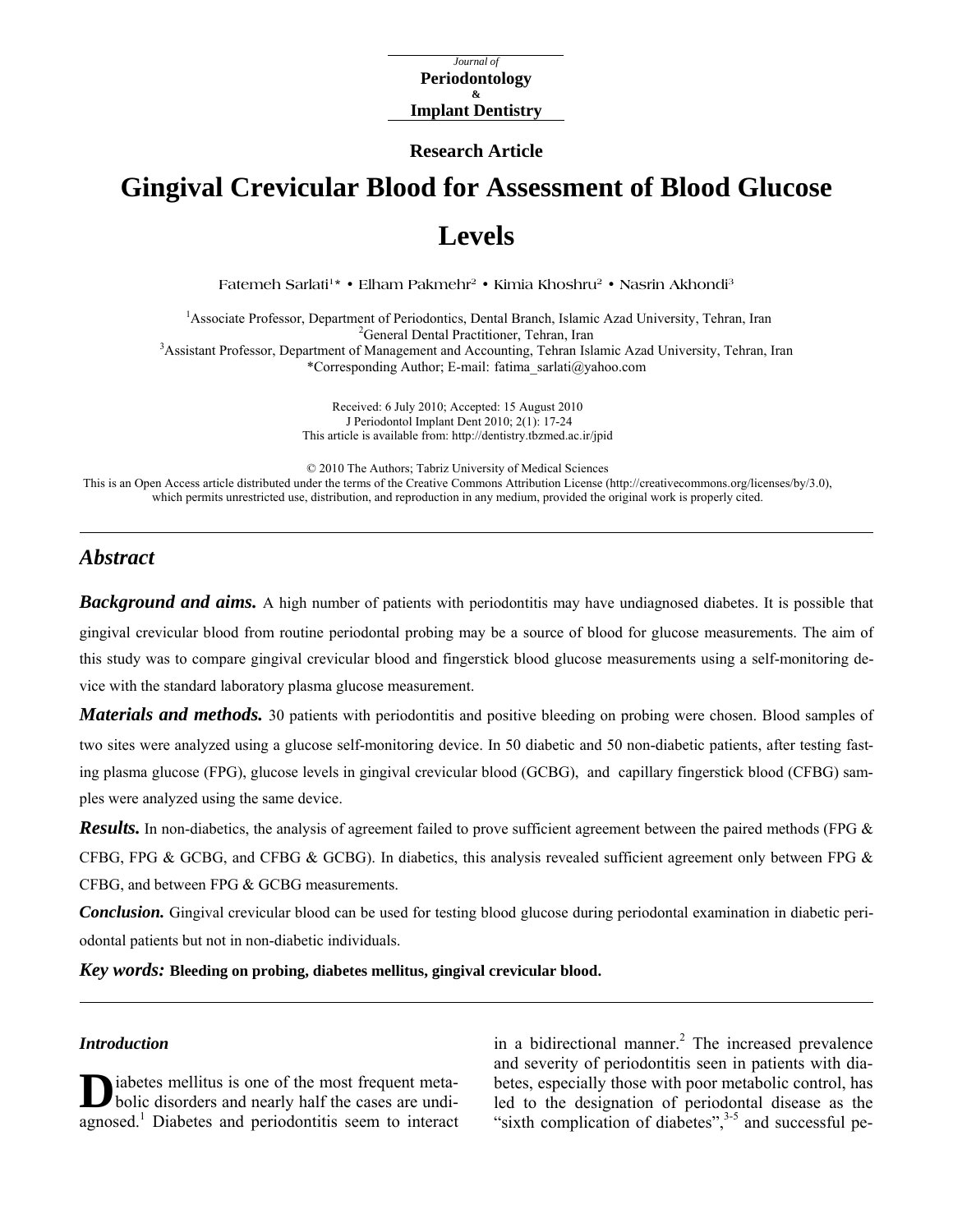riodontal therapy in diabetic patients entails the stabilization of blood glucose to a normal range. $3,6$ 

Considerable effort has been made in the past few years to develop painless and noninvasive methods to measure blood glucose.<sup>7</sup> Glucometers are commonly used by diabetic patients for monitoring of blood glucose levels at home. Since periodontal inflammation, with or without the complicating factor of diabetes mellitus, is known to produce ample extravasated blood during diagnostic procedures,<sup>8</sup> and routine probing during a periodontal examination is more familiar to the practitioner and less traumatic compared to a finger-puncture with a sharp lancet, these devices may actually allow for painless testing of blood oozing from the gingival crevices of patients with periodontal problem during routine periodontal examination and could be a simple and relatively inexpensive in-office screening device for any patient suspected to have diabetes. They can also be used to monitor blood glucose levels in known diabetics.<sup>9</sup>

Recently, more sensitive self-monitoring devices have been developed for testing small amounts  $(< 2 \mu l$ ) of blood and the accuracy of these glucometers has been acceptable.<sup>10</sup> The aim of the present study was to assess the reliability of a glucose self-monitoring device for testing gingival crevicular blood glucose, comparing crevicular and fingerstick blood glucose measurements with the standard laboratory venous blood glucose measurement in diabetic and nondiabetic patients.

## *Materials and Methods*

#### *Patient Selection*

The study population was recruited from patients attending the Department of Periodontics, Dental Branch, Islamic Azad University. 30 patients with untreated moderate to severe periodontitis were enrolled in the study. Also, 50 non-diabetic patients were randomly selected from individuals attending the Department of Periodontics, Dental Branch, Islamic Azad University. Fifty diabetic patients were, in addition, selected by convenience from a list of diabetic patients, monitored regularly at Bu-Ali Hospital, Tehran Islamic Azad University, Tehran, Iran. Exclusion criteria included the following: Any indication for antibiotic prophylaxis, any bleeding disorder, severe systemic disease such as cardiovascular, renal, hepatic, immunologic, or hematological disorders, and any medication interfering with the coagulation system. All the procedures were performed in accordance with the Helsinki protocol and all subjects agreed to and signed informed consent forms regarding the protocol, which

was reviewed and approved by the ethics and research committees of the Dental Branch at Islamic Azad University.

## *Clinical and Laboratory Assessments*

The examiner was trained through standardized procedures for making the required measurements and was also calibrated prior to the study. Data were recorded by the same examiner. Thirty patients with periodontitis were examined intraorally for visual signs of periodontal inflammation. Areas with marked signs of inflammation were probed by a Williams probe, inserted into the gingival sulcus, as is commonly done during a periodontal examination. When the probe was removed the gingival crevice was observed for bleeding.11 Bleeding gingival sites were determined and two sites with profuse bleeding on probing and access for the glucose self-monitoring device were chosen for testing gingival crevicular blood glucose (GCBG). These areas were isolated with cotton rolls to prevent saliva contamination and dried with compressed air. Probing was repeated until sufficient amount of blood appeared in the gingival crevice. The two selected areas were analyzed using the glucose self-monitoring device (ACCU-CHEK Active, Roche Diagnostics, USA) according to the manufacturer's instructions.

Fifty diabetic and 50 non-diabetic patients underwent routine laboratory measurement of fasting plasma glucose (FPG) levels. These patients also went through a periodontal examination using the same method, and only one site with bleeding on probing was selected for testing GCBG. Immediately after measuring GCBG, capillary fingerstick blood glucose (CFBG) was assessed using the same glucose self-monitoring device, using a disposable sterile lancet to take a sample from the right index finger.

## *Statistical Analysis*

The correlation between blood glucose measurement pairs of patients with periodontitis was determined by calculating intraclass correlation coefficient (ICC). In the other two groups of the study, Pearson's rank correlation and analysis of agreement between each two methods was used according to Bland & Altman.<sup>12-14</sup>

#### *Results*

Patients with periodontitis included 19 males and 11 females with a mean age of  $35.5 \pm 11.99$  years old. Non-diabetic individuals included 25 males and 25 females with a mean age of  $50 \pm 15$  years old. Diabetic patients included 14 males and 36 females with a mean age  $51.44 \pm 10.02$  years old.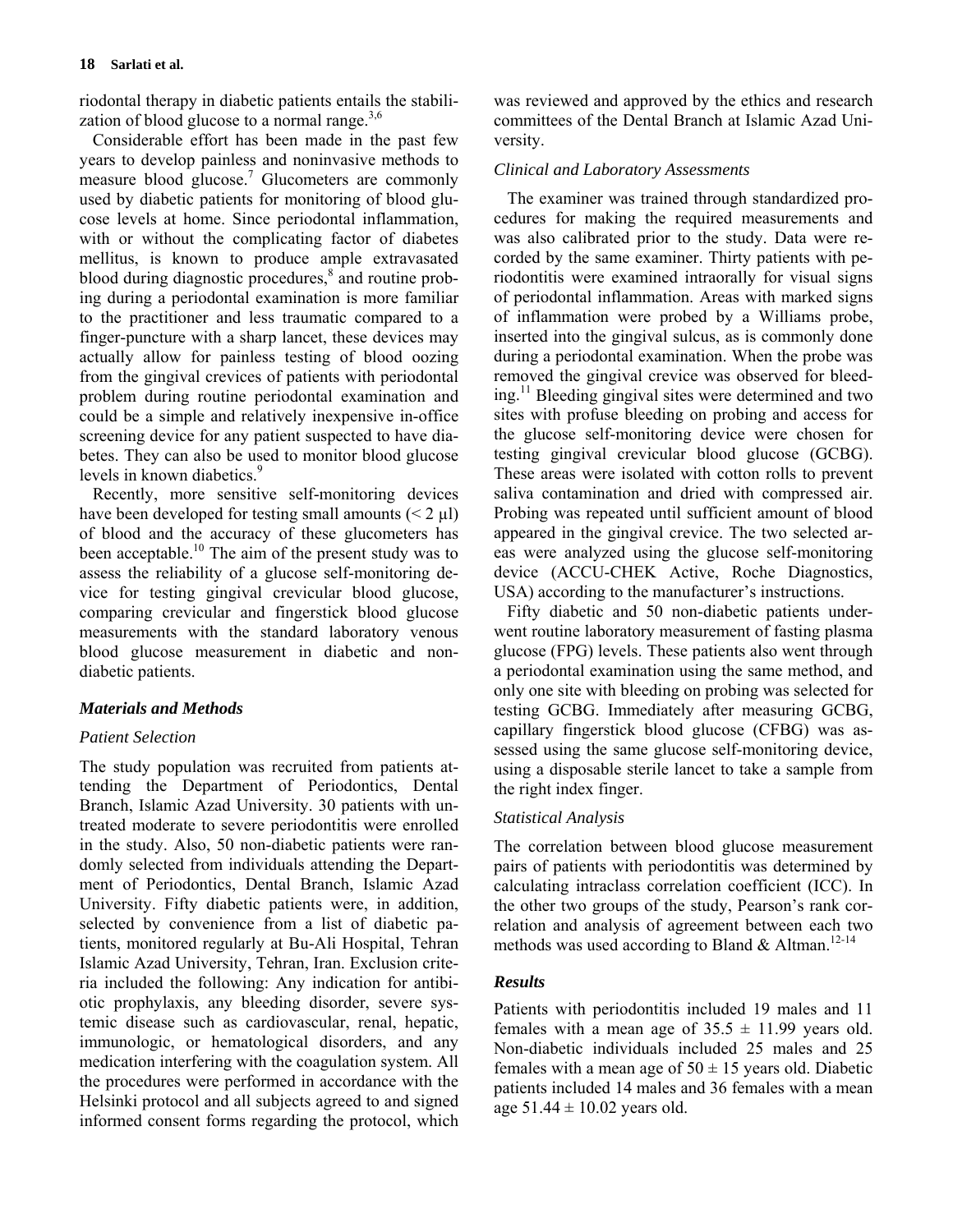

**Figure 1. Mean plots of measurements in diabetic patients, with lines of equality: FPG and CBG (a), FPG and GCBG (b), and CBG and GCBG (c); and against respective differences: FPG and CBG (d), FPG and GCBG (e), CBG and GCBG (f).** 

**FPG: fasting plasma glucose; CBG: capillary fingerstick blood glucose; GCBG: gingival crevice blood glucose.** 

The paired GCBG samples revealed an intraclass correlation coefficient of  $0.96$  (P < 0.001).

Table 1 shows the results of the analysis of agreement comparing blood glucose measurements in nondiabetic subjects. The mean  $\pm$  SD difference measure-

ments in FPG and CFBG samples was  $16.3 \pm 10.11$ mg/dl and the 95% coefficient of agreement was 19.82 mg/dl (1.96 times the standard deviation of the differences). If the differences were normally distributed 95% of the differences were expected to lie within the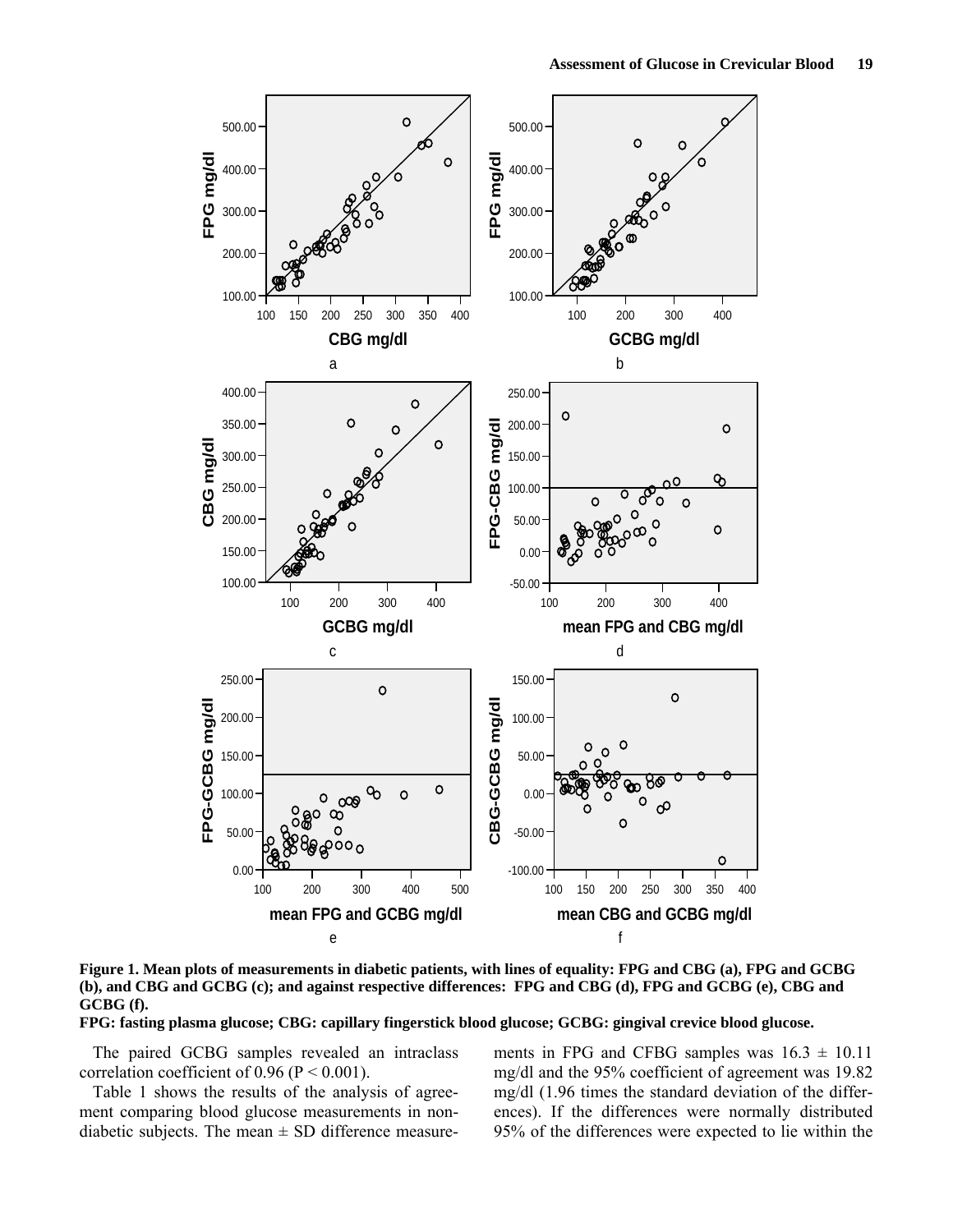

**Figure 2. Mean plots of measurements in non-diabetic patients, with lines of equality: FPG and CBG (a), FPG and GCBG (b), and CBG and GCBG (c); and against respective differences: FPG and CBG (d), FPG and GCBG (e), CBG and GCBG (f).** 

**FPG: fasting plasma glucose; CBG: capillary fingerstick blood glucose; GCBG: gingival crevice blood glucose.** 

interval between 13.42 and 19.17. Moreover, differences (D: FPG, CFBG) were regressed on the means (M: FPG, CFBG) of measurements. Both the constant and predictor regression parameters were not significant ( $P = 0.177$  and  $P = 0.885$  respectively). Finally,

absolute values of the residuals from the model were regressed on M ( $P = 0.102$ ).

There was also a significant correlation between FPG and CFBG measurements ( $r = 0.72$ ,  $P < 0.001$ ). Regression of FPG on CFBG showed an intercept of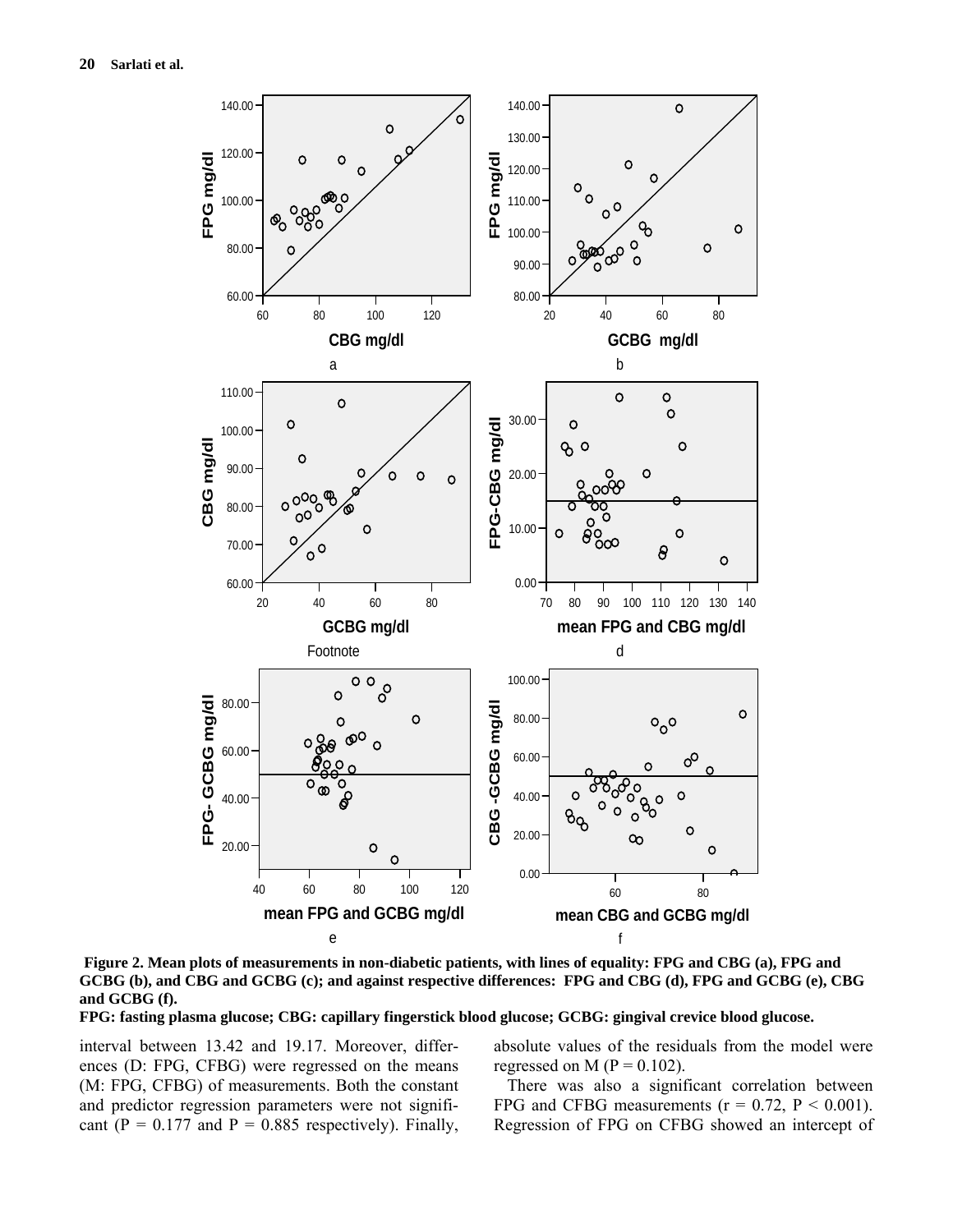$38.57 \pm 8.62$  mg/dl (P < 0.001) and a regression coefficient of  $0.74 \pm 0.1$  (P < 0.001).

The Mean  $\pm$  SD difference measurements in FPG and GCBG samples was  $57.54 \pm 16.38$  mg/dl and the 95% coefficient of agreement was 32.11mg/dl (1.96 times the standard deviation of the differences). If the differences were normally distributed 95% of the differences were expected to lie within the interval between 52.88 and 62.19. Moreover, differences (D: FPG, GCBG) were regressed on the means (M: FPG, GCBG) of measurements. The constant regression parameter was significant ( $P = 0.041$ ) but the predictor regression parameter was not significant  $(P = 0.23)$ . Finally absolute values of the residuals from the model were regressed on M ( $P = 0.001$ ).

FPG and GCBG were not correlated  $(r = 0.17, P =$ 0.23). Regression of FPG on GCBG showed an intercept of  $92 \pm 7.57$ mg/dl (P < 0.001) and a regression coefficient of  $0.2 \pm 0.169$  (P = 0.23).

The mean  $\pm$  SD difference measurements in CFBG and GCBG samples was  $41.24 \pm 16.91$  mg/dl and the 95% coefficient of agreement was 33.14 mg/dl (1.96 times the standard deviation of the differences). If the differences were normally distributed 95% of the differences were expected to lie within the interval between 36.43 and 46.05. Moreover, differences (D: CFBG, GCBG) were regressed on the means (M: CFBG, GCBG) of measurements. Both the constant and predictor regression parameters were not significant ( $P = 0.17$  and  $P = 0.27$  respectively). Finally, absolute values of the residuals from the model were regressed on M ( $P = 0.001$ ).

CFBG and GCBG were not correlated  $(r = 0.1, P <$ 0.48). Regression of CFBG on GCBG showed an in-

**Table 1. Agreement of fasting plasma glucose (FPG), capillary fingerstick blood glucose (CFBG) and gingival crevice blood glucose (GCBG) measurements in nondiabetic subjects** 

|                           | <b>FPG,CFBG</b><br>$(N = 50)$ | <b>FPG,GCBG</b><br>$(N = 50)$ | CFBG,GCBG<br>$(N = 50)$ |
|---------------------------|-------------------------------|-------------------------------|-------------------------|
| Minimum                   |                               |                               |                         |
| difference                | $-2$                          | 14                            | $\theta$                |
| <b>Maximum</b>            | 51                            | 89                            | 82                      |
| difference                |                               |                               |                         |
| Mean                      |                               |                               |                         |
| difference $\pm$          | $16.3 \pm 10.11$              | $57.54 \pm 16.38$             | $41.24 \pm 16.91$       |
| $SD^*$                    |                               |                               |                         |
| 95% CI <sup>**</sup> of   | 96.99,80.746                  | 52.88,40.07                   | 80.746,40.07            |
| lower limit               |                               |                               |                         |
| 95% CI of<br>upper limit  | 104.81,88.45                  | 62.19,46.65                   | 88.45,46.65             |
| Coefficient               |                               |                               |                         |
| 95% of                    | 19.82                         | 32.11                         | 33.14                   |
| agreement                 |                               |                               |                         |
| Limits95% of<br>agreement | 13.42,19.17                   | 52.88,62.19                   | 36.43,46.05             |

\*: Standard Deviation; \*\*: Confidence interval

tercept of 79.4  $\pm$  7.54 mg/dl (P < 0.001) and a regression coefficient of  $0.12 \pm 0.17$  (P = 0.48). Correlation between glucose levels of different methods are shown in Figure 1.

Table 2 shows the results of the analysis of agreement comparing blood glucose measurements in diabetic patients. The mean  $\pm$  SD difference measurements in FPG and CFBG samples was  $40.96 \pm 40.81$ mg/dl and the 95% coefficient of agreement was 79.99 mg/dl (1.96 times the standard deviation of the differences). If the differences were normally distributed 95% of the differences were expected to lie within the interval between 29.36 and 52.56. Moreover differences (D:FPG, CFBG) were regressed on the means (M: FPG,CFBG) of measurements:  $D = -45.02 \pm 0.39$ M mg/dl. Both the constant and predictor regression parameters were significant ( $P < 0.001$ ). Finally, absolute values of the residuals from the model were regressed on M ( $P = 0.91$ ).

There was also a significant high correlation between FPG and CFBG measurements ( $r = 0.94$ ,  $P < 0.001$ ). Regression of FPG on CFBG showed an intercept of  $-33.86 \pm 15.52$  mg/dl (P < 0.034) and a regression coefficient of  $1.37 \pm 0.073$  (P < 0.001).

The mean  $\pm$  SD difference measurements in FPG and GCBG samples was  $55.22 \pm 41.03$  mg/dl and the 95% coefficient of agreement was 80.42 mg/dl (1.96 times the standard deviation of the differences). If the differences were normally distributed 95% of the differences were expected to lie within the interval between 43.56 and 66.88. Moreover, differences (D: FPG, GCBG) were regressed on the means (M: FPG, GCBG) of measurements:  $D = 0.337$  M mg/dl. The constant regression parameter was not significant ( $P = 0.18$ ) but

**Table 2. Agreement of fasting plasma glucose (FPG), capillary fingerstick blood glucose (CFBG) and gingival crevice blood glucose (GCBG) measurements in diabetic subjects** 

|                         | <b>FPG,CFBG</b><br>$(N = 50)$ | <b>FPG,GCBG</b><br>$(N = 50)$ | CFBG,GCBG<br>$(N = 50)$ |
|-------------------------|-------------------------------|-------------------------------|-------------------------|
| <b>Minimum</b>          |                               |                               |                         |
| difference              | $-16$                         | 5                             | $-88$                   |
| <b>Maximum</b>          |                               |                               |                         |
| difference              | 213                           | 235                           | 126                     |
| Mean                    |                               |                               |                         |
| difference $\pm$        |                               |                               |                         |
| $SD*$                   | $40.96 \pm 40.81$             | $55.22 \pm 41.03$             | $14.26 \pm 28.45$       |
| 95% CI <sup>**</sup> of |                               |                               |                         |
| lower limit             | 215.84,183.4                  | 215.84, 168.16                | 183.4, 168.16           |
| 95% CI of               |                               |                               |                         |
| upper limit             | 269.79,220.31                 | 269.79,207.04                 | 220.31,207.04           |
| Coefficient             |                               |                               |                         |
| 95% of                  |                               |                               |                         |
| agreement               | 79.99                         | 8.427                         | 55.762                  |
| Limits95% of            |                               |                               |                         |
| agreement               | 29.36,52.56                   | 43.56,66.88                   | 6.17,22.34              |

\*: Standard Deviation; \*\*: Confidence interval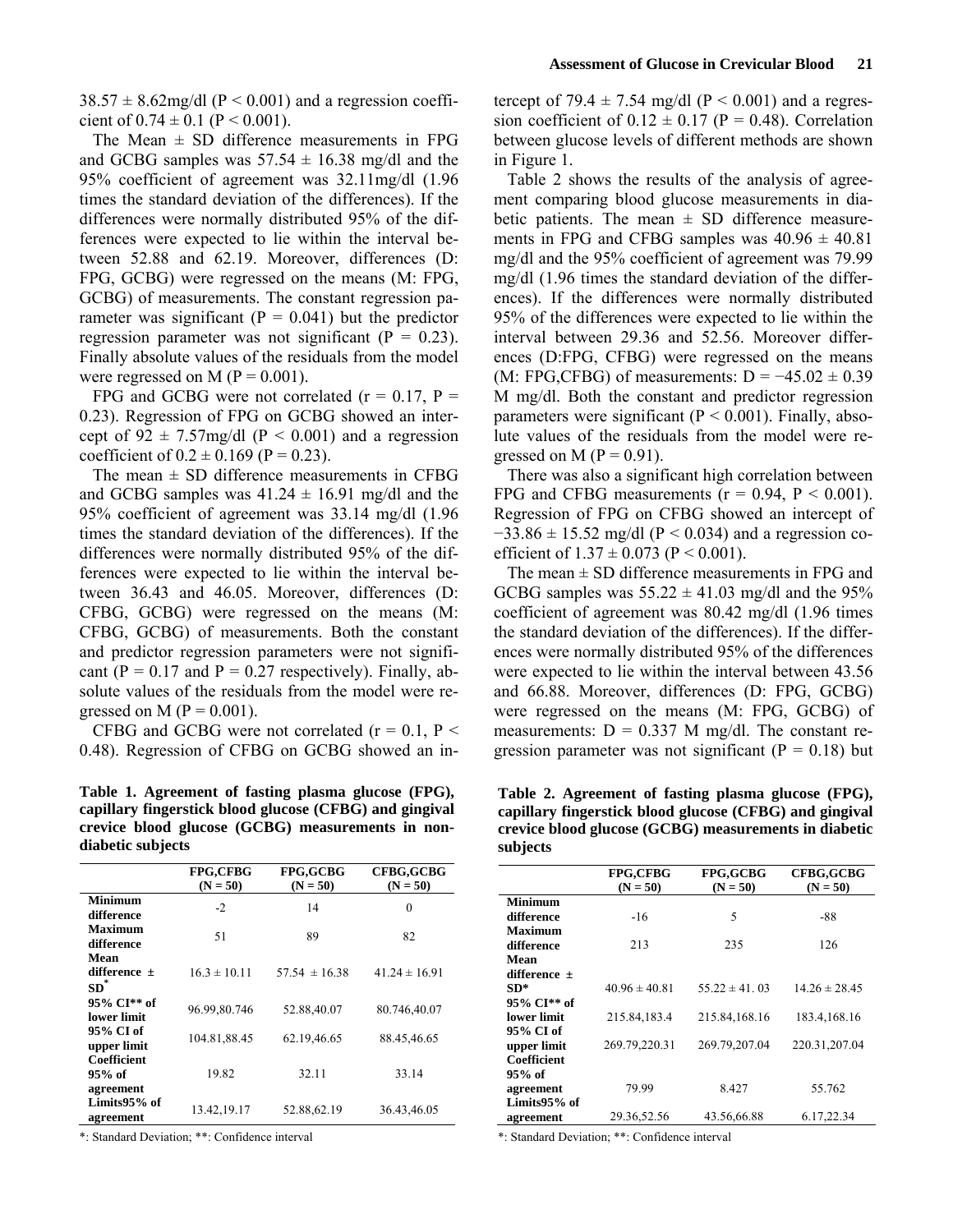the predictor regression parameter was significant ( $P \le$ 0.001). Finally, absolute values of the residuals from the model were regressed on M ( $P = 0.751$ ).

There was also a significant high correlation between FPG and GCBG measurements  $(r = 0.92, P \le 0.001)$ . Regression of FPG on GCBG showed an intercept of  $2.14 \pm 15.23$  mg/dl (P = 0.889) and a regression coefficient of  $1.28 \pm 0.76$  (P < 0.001).

The mean  $\pm$  SD difference measurements in CFBG and GCBG samples was  $14.26 \pm 28.45$  mg/dl and the 95% coefficient of agreement was 55.76 mg/dl (1.96 times the standard deviation of the differences). If the differences were normally distributed 95% of the differences were expected to lie within the interval between 6.17 and 22.34. Moreover, differences (D: CFBG, GCBG) were regressed on the means (M: CFBG, GCBG) of measurements. Both the constant and predictor regression parameters were not significant ( $P = 0.059$  and  $P = 0.389$ , respectively). Finally absolute values of the residuals from the model were regressed on M ( $P = 0.006$ , significant).

There was also a significant high correlation between CFBG and GCBG measurements  $(r = 0.91, P \le 0.001)$ . Regression of CFBG on GCBG showed an intercept of  $39.74 \pm 11.32$  mg/dl (P < 0.001) and a regression coefficient of  $0.86 \pm 0.05$  (P < 0.001). Correlation between glucose levels of different methods in diabetic and non-diabetic subjects of the study as well as the mean plots measurements against their references are shown in Figures 1 & 2.

## *Discussion*

The results this study showed that there was a highly significant correlation (ICC: 0.96) between subsequent measurements of glucose concentrations in gingival crevicular blood samples of two sites with profuse bleeding on probing, and therefore, the device is reliable.

Muller et  $al<sup>15</sup>$  compared the conclusions drawn following the approach of correlation/regression analyses of comparative data of diagnostic methods and measures of calculating limits of agreement. They mentioned that correlation analysis is inappropriate when assessing agreement between two methods of measurements. They also state that correlation measures association and not agreement. Therefore, any overall summary measure, such as the correlation coefficient does not help a clinician interpret a measurement. Regression analysis attempts to predict an observed measurement by another observed measurement. It suggests that one measurement can be modeled by another, which is not the case in measurement comparison and the key to method comparison is quantification of disagreement of the measurements, $12$  not of residuals.<sup>15</sup> In order to eliminate any discrepancy, we used both methods in our study.

The results of measurements in non-diabetic patients showed that although there was a highly significant correlation between the paired samples of fasting plasma glucose and capillary fingerstick blood glucose, the analysis of agreement according to Bland and Altman failed to prove sufficient agreement between the paired methods (FPG & CFBG, FPG & GCBG, and CFBG & GCBG).

The results of measurements in diabetic patients showed that there was a highly significant correlation between each two methods, but analysis of agreement revealed sufficient agreement only between FPG & CFBG and FPG & GCBG measurements.

In this study, we also compared GCBG and CFBG to the laboratory measurement of FPG at the same time. FPG measurement with the highest level of diagnostic accuracy is known as the "Gold Standard" and its comparison to the other two methods is necessary to assess the correctness of each blood collecting technique and device. $11$  Because the glucose selfmonitoring device and laboratory tests do not measure the same components, the reported figures are likely to vary between methods. Laboratory tests generally test plasma, but a glucose self-monitoring device uses whole blood. As a result, if both tests are taken at the exact same time, the self-monitoring device is likely to show a lower figure than the laboratory results. The new standard method has to prove sufficient agreement with the "gold standard" as mentioned earlier, $\frac{15}{15}$  but the GCBG and CFBG was not compared to FPG measurements in neither of their studies.<sup>15,16</sup> Comparing the measurements of CFBG with GCBG is correct but not sufficient and the amount of disagreement between GCBG measurements and laboratory-measured FPG is essential for drawing a definitive conclusion, although any new method cannot be measured completely without error.<sup>17,18</sup> This comparison using laboratorymeasured FPG was not done in previous studies except the study of Parker et al,<sup>11</sup> who have investigated the correlation of fingerstick and crevicular gingival blood with whole blood glucose, measured in a laboratory analyzer.

We have also examined both known diabetic and non-diabetic patients in two different procedures. The results from non-diabetic patients in our study were in agreement with the results of the studies performed previously on patients with diabetic mellitus. $11,19$ Beikler et  $al^{20}$  examined both diabetic and non-diabetic patients with moderate and severe periodontitis while the study population of Muller & Behbehani<sup>16</sup> con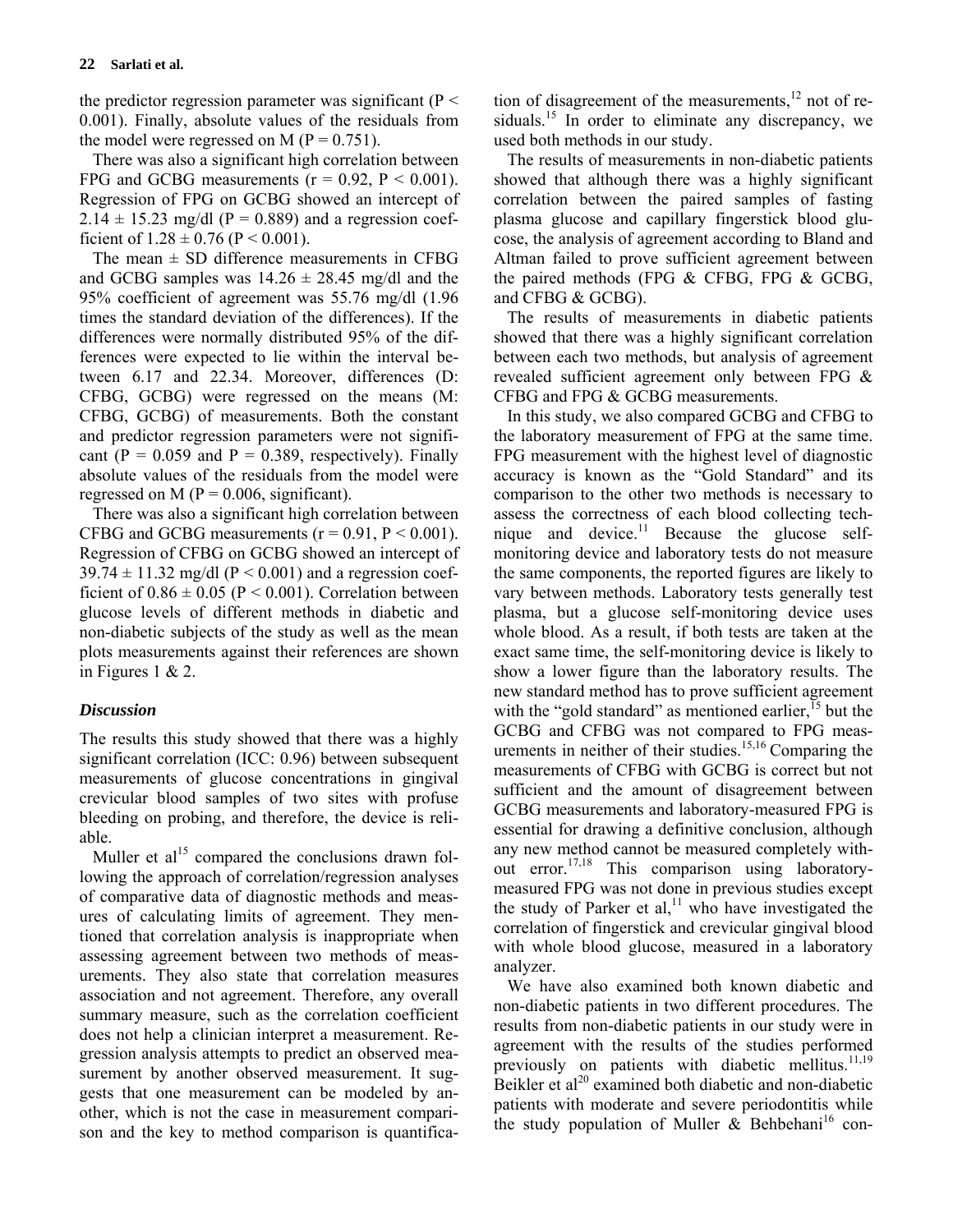sisted mainly of non-diabetic patients. The results drawn following the approach of correlation/regression analysis and the analysis of agreement in the present study were also comparable to both studies of Muller & Behbehani,<sup>15,16</sup> except that they did not compare GCBG and CFBG to FPG and our positive results are mainly because of this comparison.

All of these studies aim to develop a safe, rapid and noninvasive approach to screen diabetes, which is a major problem especially in periodontal management. Successful resolution of periodontal inflammation involves the stabilization of blood glucose. Therefore, multiple measurements of a diabetic patient's blood glucose allows the periodontist to better assess the patient's diabetic control as treatment progresses.<sup>21</sup> All the studies started from 1969 by Stein et  $al^{22}$  and Tsutsui et al<sup>23</sup> to the more recent studies of Beikler et al<sup>20</sup> and Khader et al<sup>19</sup> attempted to prove that extravasated blood from the gingival crevice due to inflammation can provide an acceptable source for measuring blood glucose in diabetic patients. Yamaguchi et  $al^{24,25}$  have investigated a method for noninvasive blood glucose measurement using the gingival crevicular fluid, (entailing the use of a high sensitivity glucose testing tape to evaluate the possibility of using this fluid for noninvasive blood glucose measurement, and concluded that gingival crevicular fluid could be used as a method of blood glucose measurement. These studies have reported only the correlation coefficient in their results.

We chose ACCU-CHEK Active® glucometer because it is the most widely-used glucometer in Iran and requires less than 1 µlit blood. Gingival crevicular blood samples revealed glucometer readings in all the cases and we did not obtained any error message neither in diabetic nor in non-diabetic cases. The fact that bleeding on probing was sufficient in our cases might be due to the high prevalence of periodontal inflammation in our population.

Strauss et al,  $2^6$  in a recent similar study based on characteristics of the blood collection site, reported that gingival crevicular samples are suitable to screen for diabetes in individuals with sufficient bleeding on probing to obtain a sample without touching the tooth or gingival margin. It can be interpreted that since periodontal inflammation with the complicating factor of diabetes produces ample extravasated blood during routine periodontal examination, the examiner can easily and accurately test the blood glucose in uncontrolled diabetic patients.

It can be concluded that, based on the results of the present study, gingival crevicular blood for is useful for testing blood glucose during routine periodontal examination in diabetic periodontal patients but not in non-diabetic ones. Future research should be directed at comparing different glucose self-monitoring devices in larger populations.

## *Acknowledgement*

The study was supported by the vice-chancellor for research and international relations at Dental Branch, Islamic Azad University.

#### *References*

- 1. Harris MI, Eastman RC. Early detection of undiagnosed diabetes Mellitus: a US perspective. *Diabetes Metab Res Rev* 2000; 16:230-6.
- 2. Grossi SG, Genco RJ. Periodontal disease and diabetes Mellitus: a Two-way relationship. *Ann Periodontol* 1998; 3:51-61.
- 3. Loe H. Periodontal disease: The sixth complication of diabetes mellitus. *Diabetes Care* 1993; 16:329-34.
- 4. Ainamo J, Lahtinen A, Vitto VJ. Rapid periodontal destruction in adult humans with poorly-controlled diabetes. A report of 2 cases. *J Periodontol* 1990; 17:22-8.
- 5. Nishimura F, Takahashi K, Kurihara M, Takashiba S, Murayam Y. Periodontal disease as a complication of diabetes mellitus. *Ann Periodontol* 1998; 3:20-9.
- 6. Sastrowijoto SH, van der Velden U, van Steenbergen TJ, Hilemans P, Hart AA, De Graaff J, et al. Improved metabolic control, clinical periodontal status and subgingival microbiology in insulin-dependent diabetes mellitus. A prospective study. *J Clin Periodontol* 1990; 17:233-42.
- 7. Ervasti T, Knuuttila M, Pohjamo L, Haukipuro K. Relation between control of diabetes and gingival bleeding. *J Periodontol* 1985; 56:154-7.
- 8. Klonoff DC. Noninvasive blood glucose monitoring. *Diabetes Care* 1997; 20:433-7.
- 9. Kost J, Mitragotri S, Gabbay RA, Pishko M, Langer R. Transdermal monitoring of glucose and other analytes using ultrasound. *Nat Med* 2000; 6:347-50.
- 10. Rheney CC, Kirk JK. Performance of three blood glucose meters. *Ann Pharmacother* 2000; 34:317-21.
- 11. Parker RC, Rapley JW, Isley W, Spencer P, Killoy WJ. Gingival crevicular blood for assessment of blood glucose in diabetic patients. *J Periodontol* 1993; 64:666-72.
- 12. Bland JM, Altman DG. Statistical methods for assessing agreement between two methods of clinical measurement. *Lancet* 1986; 8:307-10.
- 13. Bland JM, Altman DG. Comparing methods of measurement: why plotting difference against standard method is misleading. *Lancet* 1995; 21:1085-7.
- 14. Bland JM, Altman DG. Measuring agreement in method comparison studies. *Stat Methods Med Res* 1999; 8:135-160.
- 15. Muller HP, Behbehani E. Methods for measuring agreement glucose levels in gingival crevice blood. *Clin Oral Invest* 2005; 9:65-9.
- 16. Muller HP, Behbehani E. Screening of elevated glucose levels in gingival crevice blood using a novel, sensitive selfmonitoring device. *Med Princ Pract* 2004; 13:361-5.
- 17. Koran LM. The reliability of clinical methods, data and judgements (first of two parts). *N Engl J Med* 1975; 293:642-6.
- 18. Koran LM. The reliability of clinical methods, data and judgements (second of two parts). *N Engl J Med* 1975; 293:695-701.
- 19. Khader Y, Al-Zubi B, Judeh A, Rayyan M. Screening for type 2 diabetes mellitus using gingival crevicular blood. *Int J Dent Hyg* 2006; 4:179-82.